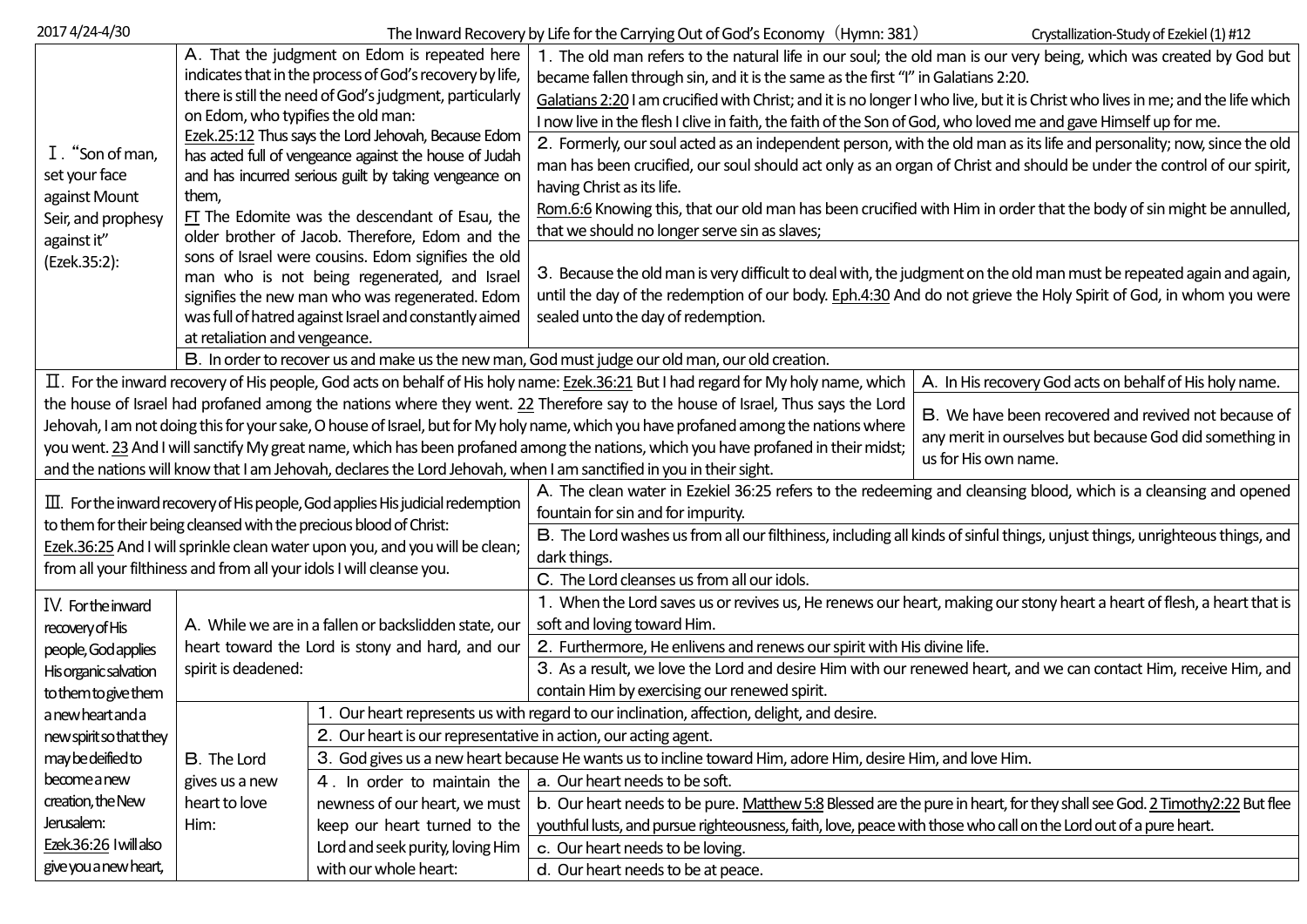| and a new spirit I will<br>put within you; and I                                                                                                                                                       |                                                                                                                                                                                      | 1. The heavens are for the earth, the earth is for man, and man was created by God with a spirit so that he may contact God, receive God, worship God,<br>live God, fulfill God's purpose for God, and be one with God. Rom.8:16 The Spirit Himself witnesses with our spirit that we are children of God. |                                                                                                                                                                                                                                     |                                                                                                                                             |                                                       |  |  |  |
|--------------------------------------------------------------------------------------------------------------------------------------------------------------------------------------------------------|--------------------------------------------------------------------------------------------------------------------------------------------------------------------------------------|------------------------------------------------------------------------------------------------------------------------------------------------------------------------------------------------------------------------------------------------------------------------------------------------------------|-------------------------------------------------------------------------------------------------------------------------------------------------------------------------------------------------------------------------------------|---------------------------------------------------------------------------------------------------------------------------------------------|-------------------------------------------------------|--|--|--|
| will take away the                                                                                                                                                                                     |                                                                                                                                                                                      | 1 Corinthians 6:17 But he who is joined to the Lord is one spirit.                                                                                                                                                                                                                                         |                                                                                                                                                                                                                                     |                                                                                                                                             |                                                       |  |  |  |
| heart of stone out of<br>your flesh, and I will<br>give you a heart of<br>flesh.                                                                                                                       |                                                                                                                                                                                      | 2. For us to have a new spirit means that our old, deadened spirit has been enlivened through regeneration. Eph.2:1 And you, though dead in your                                                                                                                                                           |                                                                                                                                                                                                                                     |                                                                                                                                             |                                                       |  |  |  |
|                                                                                                                                                                                                        | C. The Lord                                                                                                                                                                          | offenses and sins, John3:6 That which is born of the flesh is flesh, and that which is born of the Spirit is spirit.                                                                                                                                                                                       |                                                                                                                                                                                                                                     |                                                                                                                                             |                                                       |  |  |  |
|                                                                                                                                                                                                        | gives us a new                                                                                                                                                                       |                                                                                                                                                                                                                                                                                                            | 3. In his subtlety Satan has hidden the matter of the human spirit from most Christians; the spirit is an overlooked part of man.                                                                                                   |                                                                                                                                             |                                                       |  |  |  |
|                                                                                                                                                                                                        | spirit to receive<br>and contact Him:<br>John4:24 God is<br>Spirit, and those<br>who worship Him<br>must worship ain<br>spirit and<br>truthfulness.                                  | Genesis2:7 Jehovah God formed man with the dust of the ground and breathed into his nostrils the breath of life, and man became a living soul.                                                                                                                                                             |                                                                                                                                                                                                                                     |                                                                                                                                             |                                                       |  |  |  |
|                                                                                                                                                                                                        |                                                                                                                                                                                      | Proverbs20:27 The spirit of man is the lamp of Jehovah, Searching all the innermost parts of the inner being. Zechariah12:1 The burden of the word of                                                                                                                                                      |                                                                                                                                                                                                                                     |                                                                                                                                             |                                                       |  |  |  |
|                                                                                                                                                                                                        |                                                                                                                                                                                      | Jehovah concerning Israel. Thus declares Jehovah, who stretches forth the heavens and lays the foundations of the earth and forms the spirit of man                                                                                                                                                        |                                                                                                                                                                                                                                     |                                                                                                                                             |                                                       |  |  |  |
|                                                                                                                                                                                                        |                                                                                                                                                                                      | within him, Jude19 These are those who make divisions, soulish, having no spirit.                                                                                                                                                                                                                          |                                                                                                                                                                                                                                     |                                                                                                                                             |                                                       |  |  |  |
|                                                                                                                                                                                                        |                                                                                                                                                                                      | 4. In order to maintain the<br>newness of our spirit, we must<br>continually exercise our spirit to<br>contact the Lord so that we may<br>walk, live, and have our being in<br>and according to the spirit:                                                                                                |                                                                                                                                                                                                                                     | a. We must call on the name of the Lord.                                                                                                    |                                                       |  |  |  |
|                                                                                                                                                                                                        |                                                                                                                                                                                      |                                                                                                                                                                                                                                                                                                            |                                                                                                                                                                                                                                     | b. We must pray-read His word as the Spirit.                                                                                                |                                                       |  |  |  |
|                                                                                                                                                                                                        |                                                                                                                                                                                      |                                                                                                                                                                                                                                                                                                            |                                                                                                                                                                                                                                     | c. We must rejoice always, pray unceasingly, and give thanks in everything. (1 Thessalonians 5:16-18)                                       |                                                       |  |  |  |
|                                                                                                                                                                                                        |                                                                                                                                                                                      |                                                                                                                                                                                                                                                                                                            |                                                                                                                                                                                                                                     | d. We must fan our spirit into flame, not quenching the Spirit.                                                                             |                                                       |  |  |  |
|                                                                                                                                                                                                        |                                                                                                                                                                                      |                                                                                                                                                                                                                                                                                                            |                                                                                                                                                                                                                                     | 2 Timothy1:6 For which cause I remind you to fan into flame the gift of God, which is in you through the laying on of                       |                                                       |  |  |  |
|                                                                                                                                                                                                        |                                                                                                                                                                                      |                                                                                                                                                                                                                                                                                                            |                                                                                                                                                                                                                                     | my hands. 7 For God has not given us a spirit of cowardice, but of power and of love and of sobermindedness.                                |                                                       |  |  |  |
|                                                                                                                                                                                                        |                                                                                                                                                                                      |                                                                                                                                                                                                                                                                                                            |                                                                                                                                                                                                                                     | e. We must practice prophesying for the building up of the church, not despising prophesying.                                               |                                                       |  |  |  |
|                                                                                                                                                                                                        |                                                                                                                                                                                      | A. For the inward recovery of His people, God not only gives us a new heart and a new spirit but also puts His Spirit within us, in our spirit, making the two spirits one mingled                                                                                                                         |                                                                                                                                                                                                                                     |                                                                                                                                             |                                                       |  |  |  |
| V. "And I will put                                                                                                                                                                                     |                                                                                                                                                                                      | spirit and causing us to be one spirit with Him.                                                                                                                                                                                                                                                           |                                                                                                                                                                                                                                     |                                                                                                                                             |                                                       |  |  |  |
| My Spirit within you                                                                                                                                                                                   |                                                                                                                                                                                      | B. God's Spirit within us contains God's nature, and God's nature corresponds to God's law; because we have God's nature within us, we are able to keep His law                                                                                                                                            |                                                                                                                                                                                                                                     |                                                                                                                                             |                                                       |  |  |  |
| and cause you to                                                                                                                                                                                       |                                                                                                                                                                                      | spontaneously by walking according to our regenerated spirit, which is indwelt by the Holy Spirit.                                                                                                                                                                                                         |                                                                                                                                                                                                                                     |                                                                                                                                             |                                                       |  |  |  |
| walk in My statutes,                                                                                                                                                                                   |                                                                                                                                                                                      | Rom.8:4 That the righteous requirement of the law might be fulfilled in us, who do not walk according to the flesh but according to the spirit.                                                                                                                                                            |                                                                                                                                                                                                                                     |                                                                                                                                             |                                                       |  |  |  |
| and My ordinances                                                                                                                                                                                      | C. The Lord's causing us to walk in His statutes refers to the law (the automatic principle; the innate, automatic function) of the Spirit of life; this is the Lord's guiding us to |                                                                                                                                                                                                                                                                                                            |                                                                                                                                                                                                                                     |                                                                                                                                             |                                                       |  |  |  |
| you shall keep and                                                                                                                                                                                     |                                                                                                                                                                                      | walk on the paths of righteousness for His name's sake. Rom.8:2 For the law of the Spirit of life has freed me in Christ Jesus from the law of sin and of death.                                                                                                                                           |                                                                                                                                                                                                                                     |                                                                                                                                             |                                                       |  |  |  |
| do"(Ezek.36:27):                                                                                                                                                                                       |                                                                                                                                                                                      | D. The righteous requirement of the law is spontaneously and automatically fulfilled in those who walk according to the spirit.                                                                                                                                                                            |                                                                                                                                                                                                                                     |                                                                                                                                             |                                                       |  |  |  |
|                                                                                                                                                                                                        |                                                                                                                                                                                      | E. The Spirit with our spirit is the key, the secret, to God's organic salvation.                                                                                                                                                                                                                          |                                                                                                                                                                                                                                     |                                                                                                                                             |                                                       |  |  |  |
|                                                                                                                                                                                                        |                                                                                                                                                                                      |                                                                                                                                                                                                                                                                                                            |                                                                                                                                                                                                                                     | VI. As a result of the inward recovery by life, the desolate and waste places will become like the garden of Eden:                          | A. The Lord's recovery should come to the point where |  |  |  |
| Ezek.36:34 And the land that was desolate will be tilled instead of being desolate in the sight of all who passed by. 35 And they will say,<br>it is like the garden of Eden.                          |                                                                                                                                                                                      |                                                                                                                                                                                                                                                                                                            |                                                                                                                                                                                                                                     |                                                                                                                                             |                                                       |  |  |  |
| This land that was desolate has become like the garden of Eden, and the waste and desolate and ruined cities are fortified and inhabited.<br>B. In "the garden of Eden" we have Christ as the plant of |                                                                                                                                                                                      |                                                                                                                                                                                                                                                                                                            |                                                                                                                                                                                                                                     |                                                                                                                                             |                                                       |  |  |  |
| 36 Then the nations that are left all around you will know that I, Jehovah, have rebuilt the ruined places and planted that which was<br>renown, Christ as the tree of life with the rich food supply. |                                                                                                                                                                                      |                                                                                                                                                                                                                                                                                                            |                                                                                                                                                                                                                                     |                                                                                                                                             |                                                       |  |  |  |
| desolate. I, Jehovah, have spoken, and I will do it.                                                                                                                                                   |                                                                                                                                                                                      |                                                                                                                                                                                                                                                                                                            |                                                                                                                                                                                                                                     |                                                                                                                                             |                                                       |  |  |  |
|                                                                                                                                                                                                        |                                                                                                                                                                                      |                                                                                                                                                                                                                                                                                                            | VII. In His recovery by life, the Lord desires to increase us "with   A. The Lord has promised to increase us, filling the waste cities "with flocks of men", but we still need to inquire of Him, asking Him to do                 |                                                                                                                                             |                                                       |  |  |  |
| men like a flock": Ezek.36:37 Thus says the Lord Jehovah, Moreover                                                                                                                                     |                                                                                                                                                                                      |                                                                                                                                                                                                                                                                                                            |                                                                                                                                                                                                                                     | what He desires to do. Luke 10:2 And He said to them, The harvest is great, but the workers few; therefore, beseech the Lord of the harvest |                                                       |  |  |  |
| for this I will be inquired of by the house of Israel to do it for them; I<br>will increase them with men like a flock. 38 Like the holy flock for                                                     |                                                                                                                                                                                      |                                                                                                                                                                                                                                                                                                            |                                                                                                                                                                                                                                     | that He would thrust out workers into His harvest.                                                                                          |                                                       |  |  |  |
| sacrifices, like the flock of Jerusalem in her appointed feasts, so will                                                                                                                               |                                                                                                                                                                                      |                                                                                                                                                                                                                                                                                                            | B. We should not say that numbers do not mean anything and that we do not care for numbers; we need to pray for the<br>increase, claiming the Lord's promise in Ezekiel 36; we need to remember that quality comes out of quantity. |                                                                                                                                             |                                                       |  |  |  |
| the waste cities be filled with flocks of men; and they will know that                                                                                                                                 |                                                                                                                                                                                      |                                                                                                                                                                                                                                                                                                            | C. We need to pray that the Lord will give us the increase and that He will bring in flocks of men. Luke 19:10 For the Son of Man                                                                                                   |                                                                                                                                             |                                                       |  |  |  |
| I am Jehovah.                                                                                                                                                                                          |                                                                                                                                                                                      |                                                                                                                                                                                                                                                                                                            | has come to seek and to save that which is lost.                                                                                                                                                                                    |                                                                                                                                             |                                                       |  |  |  |
|                                                                                                                                                                                                        |                                                                                                                                                                                      |                                                                                                                                                                                                                                                                                                            |                                                                                                                                                                                                                                     |                                                                                                                                             |                                                       |  |  |  |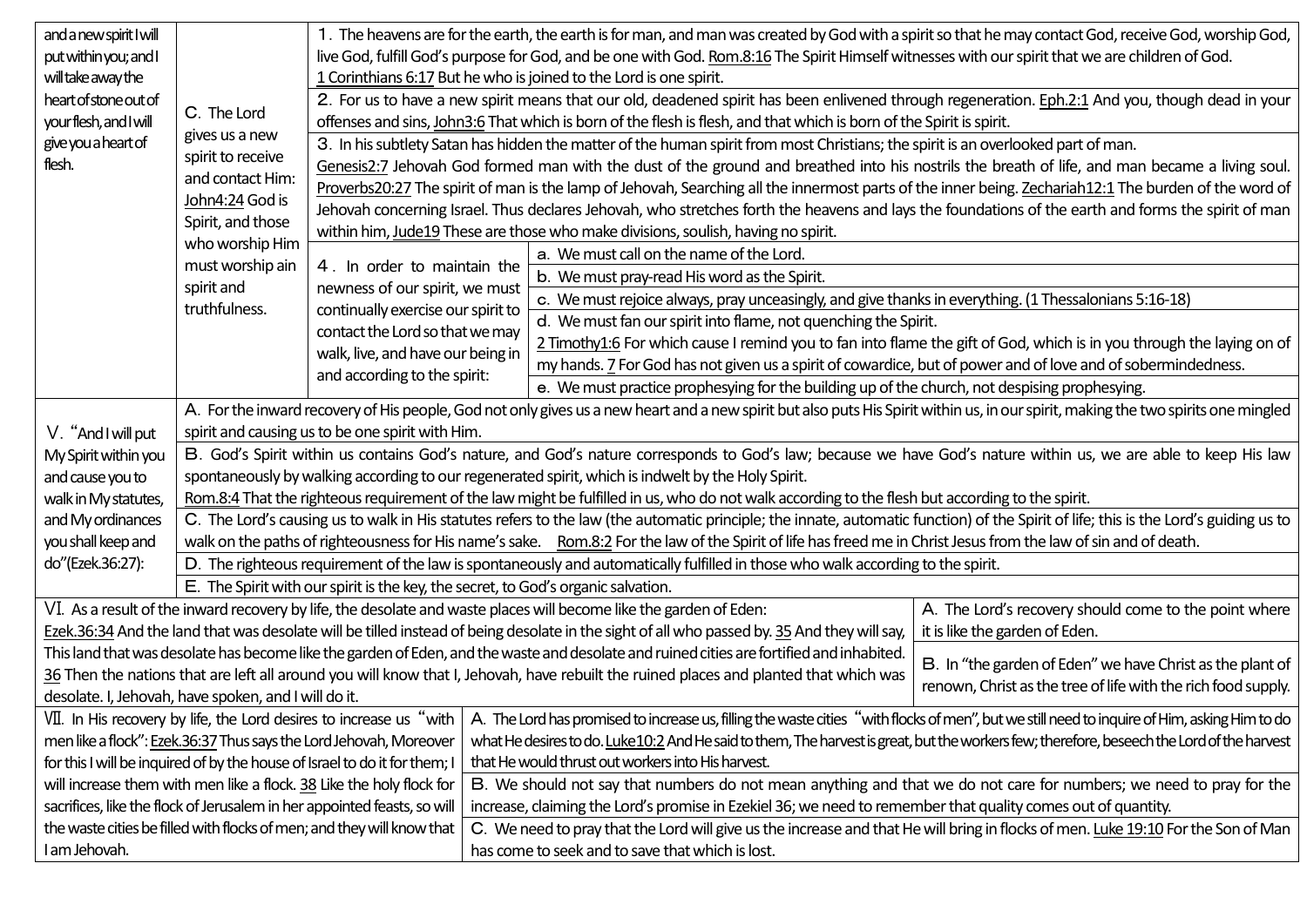### **Experience:①The blood of the Lord cleanses us from filthiness and idols:**

The Lord washes us from two categories of dirty things—from filthiness and from idols....[Filthiness] also includes hating others, doing wrong to others, and indulging in worldly amusements. When we were saved, we felt ashamed of these filthy things. When we are revived, we also have such a feeling of shame, not wanting to recall the sinful and worldly things that we were once involved with. The Lord's blood as the clean water washes us from all our filthiness. Perhaps today we need to be washed from gossip, rumors, jealousy, criticism, and unkindness.

Before we were saved,...we also had many idols. ...Once while Brother Watchman Nee was ministering in Shanghai, he suddenly pointed to a certain sister and asked, "How many chapters are there in Matthew?" She answered, "Twenty-six." Then Brother Nee asked her how many buttons were on her long gown, and without hesitation she told him the correct number. …This simple illustration shows us that we may love an article of clothing more than we love the Lord Jesus. Anything that we love more than the Lord is an idol.

Some Christians have never shed a single tear for the Lord Jesus, but they have shed many tears for their clothing. This proves that they love clothing more than the Lord Jesus. Others may care for things such as a doctoral degree or a high position. ... All these things are idols. We need the Lord's redeeming blood to cleanse us … from all our idols.

#### Junior high/senior high student model:

You are now junior high or senior high school students and the majority of you were baptized and saved either before or after becoming a sixth grader in the elementary school. To be saved means that your dead spirit was regenerated and began to bear the life of God in your spirit. Therefore, you should be different from your unsaved classmates. Especially, you have the disliking of filthiness and the idols in you. For example, a classmate likes to speak ill of or gossipy behind someone's back. But as you participate in it, your inner self becomes dark and filthy immediately. You call upon the Lord's name, confess your sins in what filthiness you involved, and need to have yourself cleansed by the blood of Jesus. Actually, not even the people of this world would like such gossipmonger. It is because their usefulness will be impaired by the filthiness. You thank the Lord for the effectiveness of the His blood, and confess your sins by discipline. By doing this, you can definitely move forward.

Also, you need to deal with idols and the things you love more than the Lord. For example, there is a game of smartphone called "Pokémon Go". Because this game is very well made, it is globally popular. However, some people were immersed so much in this game, they even played it while driving and caused serious traffic accidents. You need to concentrate on driving while driving a car. Similarly the Lord is the source of blessings for junior high and senior high school students, so you need to love the Lord, enjoy the Lord, and be connected to the Lord. As in such case, it is not a question of whether Pokémon Go is bad or not, but being immersed yourself in or occupied by it, is making it an idol and keeping your Christian life away from the Lord's blessing. Away from the idol, take the Lord's blood and be cleansed by it.

# **②In the eyes of God our spirit is equally positioned as the heaven and the earth:**

Zechariah 12:1 says clearly that God stretched forth the heavens, laid the foundation of the earth, and formed the spirit of man within him. The heavens are for the earth; the earth is for man; and man has a spirit to contact God.

Our human spirit is important in our contacting God, and our contacting God is our worship to God. We cannot contact God without worshipping Him....John 4:24 [says] that God is Spirit and that we must worship Him in our spirit. Weworship Him by exercising our spirit. If we are going to live a meaningful life, we should contact God. He is our source, and our spirit is our spiritual organ for us to contact Him.

In our Christian walk, we need to walk according to our spirit (Rom. 8:4b). When you ask me a question, I should not answer you from my soul. I should answer you from my spirit....We are spiritual men who walk, live, and have our being according to our spirit.

## Working young saints model:

Young workers are having the most important period in their career plan. Between 25 and 35 years of age, you need to decide which field to develop and to earn your living. If you do not set a solid foundation at this time, you cannot establish a good home and a good career plan, because there is no foundation. Also, during this time the inner person is still flexible; so many new things can be learned and absorbed. A brother's testimony: :I want to testify the following important points ofmy bussness life.

i) Utilize the spirit in the church life, put the mind in the spirit and enjoy the Lord, the function of the soul (mind, emotion, will) is normally adjusted and uplifted. In particular, love the Lord continuously with the first love.

ii) Follow strictly the sense of conscience, the primary part of the spirit, confess your filthiness and idols, and cleanse by Jesus' blood.

iii) Renew the consecration, dedicate the job to the Lord, and ask the job to be blessed for the interests of the Lord. Specifically speaking, income is not a responsibility to support the family but also a responsibility to meet the economic needs of the church. For that reason, never seek anything for yourself but pursue all things for God's economy.

In regard to the improving of my career, I was promoted in a totally different way from the gentiles. By pursuing the Lord and the church instead of pursuing the status, honor and money, as a result, I was able to succeed in life by the Lord's blessing. By trusting the Lord thoroughly in my working life, of all the days in my business life, the Lord's goodness and mercy came to me, bless me and helped me to gain the high status and income that I could never have dreamed of. If you trust in the Lord, the Lord will take the responsibility. Lord, I praise you and I thank you.